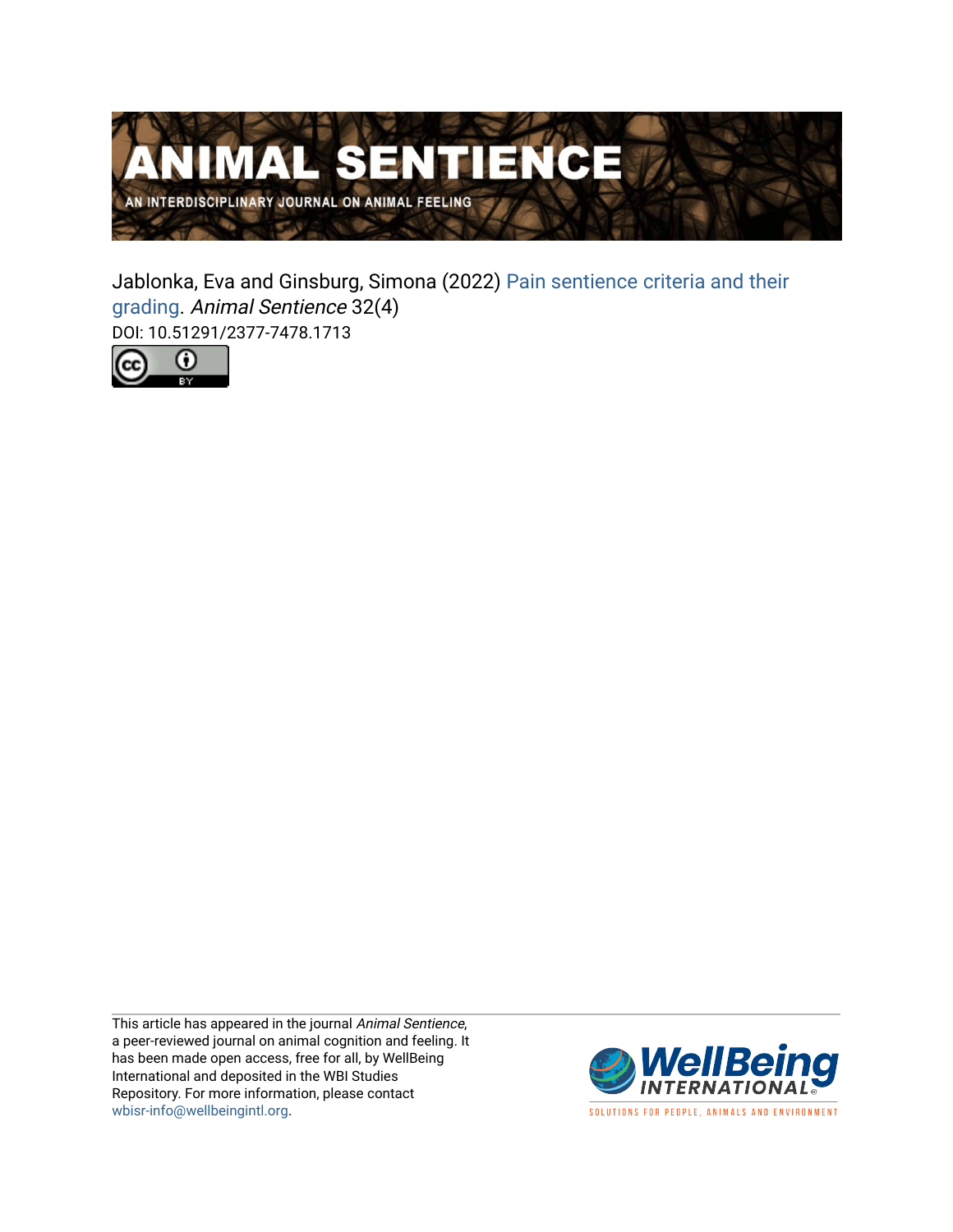## **Pain sentience criteria and their grading**

Commentary on **[Crump et al](https://www.wellbeingintlstudiesrepository.org/animsent/vol7/iss32/1)** on *Decapod Sentience*

## **Eva Jablonka1,2 and Simona Ginsburg<sup>3</sup>**

<sup>1</sup>The Cohn Institute for the History and Philosophy of Science and Ideas, Tel Aviv University, Israel; Centre for Philosophy of Natural and Social Science; <sup>2</sup>London School of Economics and Political Science, UK; <sup>3</sup>Natural Science Department, The Open University of Israel, 1 University Road, POB 808, Raanana 4353701, Israel

**Abstract**: On the basis of the target article by Crump and colleagues, we suggest a more parsimonious scheme for evaluating the evidence for sentience. Since some of the criteria used by Crump et al. are not independent and some are uninformative we exclude some criteria and amalgamate others. We propose that evidence of flexible learning and prioritization, in conjunction with relevant data on brain organization, is sufficient for assigning pain-sentience to an animal and we suggest a scoring scheme based on four criteria.

> **[Eva Jablonka](Eva%20Jablonka%20%3cjablonka@tauex.tau.ac.il%3e)** is an evolutionary biologist and philosopher of biology. She is a retired professor in the Cohn Institute for the History and Philosophy of Science and Ideas in Tel-Aviv University. Her main work has been on inclusive inheritance, the extended evolutionary synthesis, and the evolution of consciousness. **[Website](https://english.tau.ac.il/profile/jablonka)**

**[Simona Ginsburg](Simona%20Ginsburg%20%3csimona@openu.ac.il%3e)** is a neuroscientist, retired associative professor of the Open University of Israel. She co-authored (with Eva Jablonka) the books: *The Evolution of the Sensitive Soul: Learning and the Origin of Consciousness* (1991) and *Picturing The Mind*: *Consciousness through the Lens of Evolution* (2022), both by the MIT Press. **[Website](https://evolution-institute.org/profile/eva-jablonka-and-simona-ginsburg/)**





The target article by Crump et al. is an important contribution to animal welfare research, updating, qualifying and extending the criteria of Smith and Boyd (1991). Crump et al.'sreview of the literature on decapods' reactions to harm and tissue damage is crucial for welfare considerations concerning decapods (as well as other groups).

The target article reveals the dearth of evidence so far for aversive and aversion-ameliorating learning, for prioritizing aversive and appetitive stimuli, and even for the basic neuroanatomy of nociception/pain in decapods. The scarcity of data forces the authors to rely on correlative evidence. On the basis of their list of criteria Crump et al. suggest a grading scheme for estimating sentience. Although they recognize that the multiple criteria do not have equal weight, they seem to use the criteria additively in order to avoid the use of a scoring scheme where weights would be arbitrary.

The grading scheme suggested by Crump et al. has additional problems, however. Not all the criteria are informative, and some are not independent. First, we suggest that criterion 1 (Nociception) should not be included in the list because the question asked is whether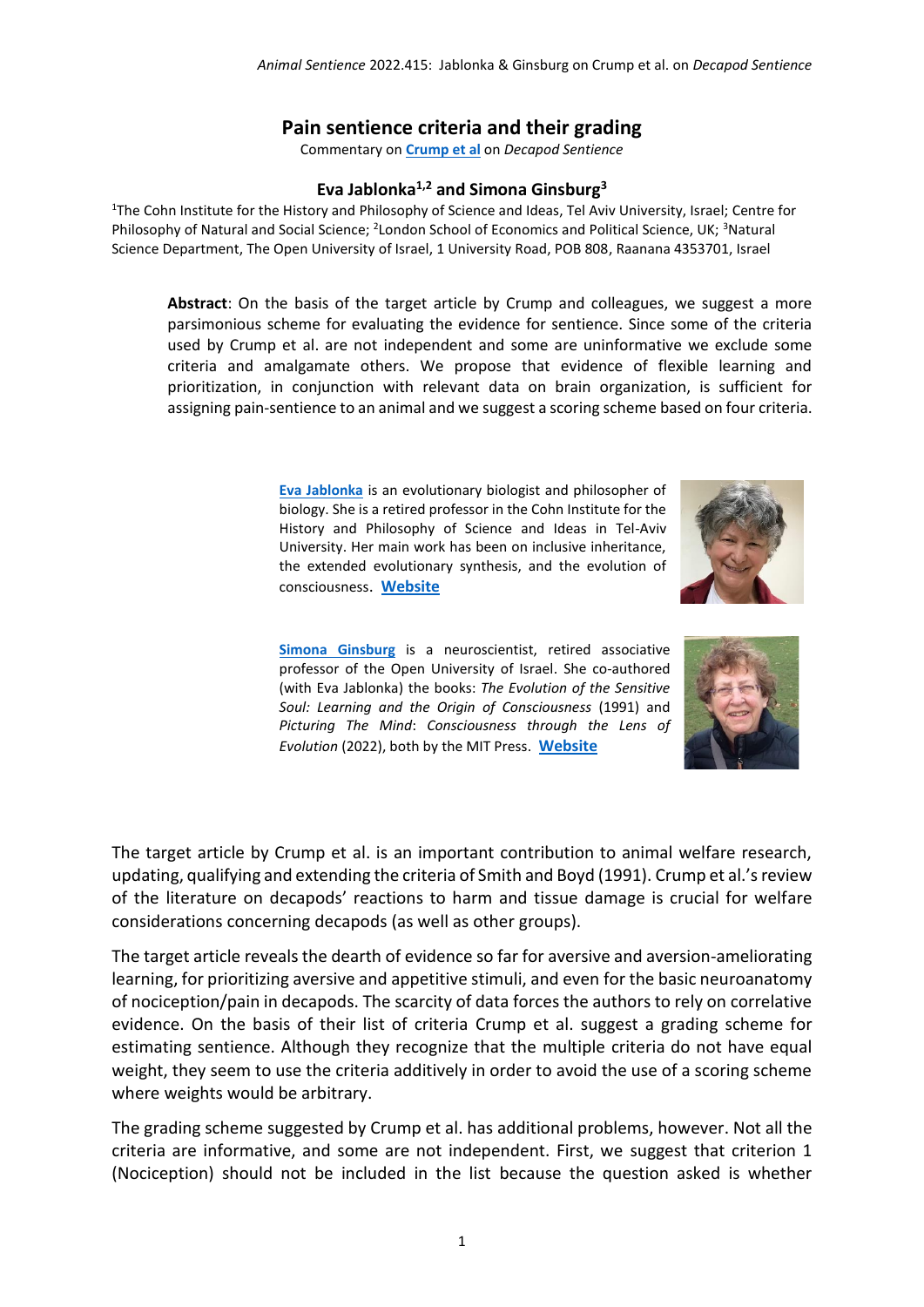nociception or the feeling of pain (which necessarily involves nociception) can explain the behavior and internal state of the animals. Since specific receptors mediate signal transduction in all living organisms, it is self-evident that nociceptors will be present in all animals with nociception. Second, criterion 4 concerning response to modulators of nociception is also redundant (although there is little evidence for it in decapods because of the lack of relevant research). All animals, sentient or not, are likely to respond to inhibitors of nociception (analgesics), as well as to other modulators. We expect that additional research will reveal a universal response to specific analgesics and other modulators in all animals with nociceptive reactions.

| 1. Nociception                                                                   |  |  |  |  |  |  |
|----------------------------------------------------------------------------------|--|--|--|--|--|--|
| 2. Sensory integration                                                           |  |  |  |  |  |  |
| 3. Integrated nociception                                                        |  |  |  |  |  |  |
| <b>4. Analgesia:</b> (a) endogenous (b) exogenous                                |  |  |  |  |  |  |
| 5. Motivational trade-offs                                                       |  |  |  |  |  |  |
| 6. Flexible self-protection                                                      |  |  |  |  |  |  |
| <b>7. Associative Learning</b>                                                   |  |  |  |  |  |  |
| <b>8. Analgesia preference:</b> (a) self-administer (b) location (c) prioritised |  |  |  |  |  |  |
| Crump et al.'s 8 criteria                                                        |  |  |  |  |  |  |
|                                                                                  |  |  |  |  |  |  |

Criteria 2 (sensory integration) and 3 (integrated nociception) are necessary conditions for criteria 5 (motivational trade-offs), 7 (associative learning) and 8 (analgesia preference) and plausibly also for criterion 6 (flexible self-protection) (although this is less clear, as it depends on the plasticity of the pain-protecting behavior). Since we believe that 3 is present whenever 2 is present, we suggest joining these two criteria into one (see Table 1, below). Even without direct evidence for 3, if 2 is in place, then 3 can be assumed. Flexible learning and flexible prioritization, tradeoffs and protective behavior require integrative brain areas that receive stimuli via nociceptors. As the authors note, however, there is unfortunately a dearth of studies on the prioritization and learning capacities of decapods (and many other animal taxa). Hence, in the absence of research on tradeoffs, learning and prioritization, criteria 2/3 are indicative of flexible and sophisticated tradeoff, learning and prioritization. This suggests that fulfillment of criteria 5/8c [prefer analgesics over other needs when injured], 7/8a,b [learned self-administration of analgesics when injured, and preference for location of analgesics] (we see 8a,b as a special case of 7 and 8c as a special case of 5) is likely, although current brain data are less convincing than behavioral data.

We therefore suggest excluding criteria 1 (nociception) and 4 (analgesia), as they are always necessary and hence not informative. A specific localized self-protective behavior (criterion 6) is difficult to evaluate because it is not clear how localized it should be for it to clearly indicate a representation of a body image. In conjunction with good evidence for the amalgamated criterion 2/3, however, criterion 6 may be considered a good indicator of feeling pain. Hence, in our opinion, evidence of prioritization and learning of aversive stimuli and their predictors should be given maximal scoring weight, depending on the type of learning involved. As we have suggested elsewhere (Ginsburg and Jablonka 2019), openended associative learning (in this case of composite predictors of aversive or aversionameliorating stimuli or actions) – which requires multimodal discrimination, motivational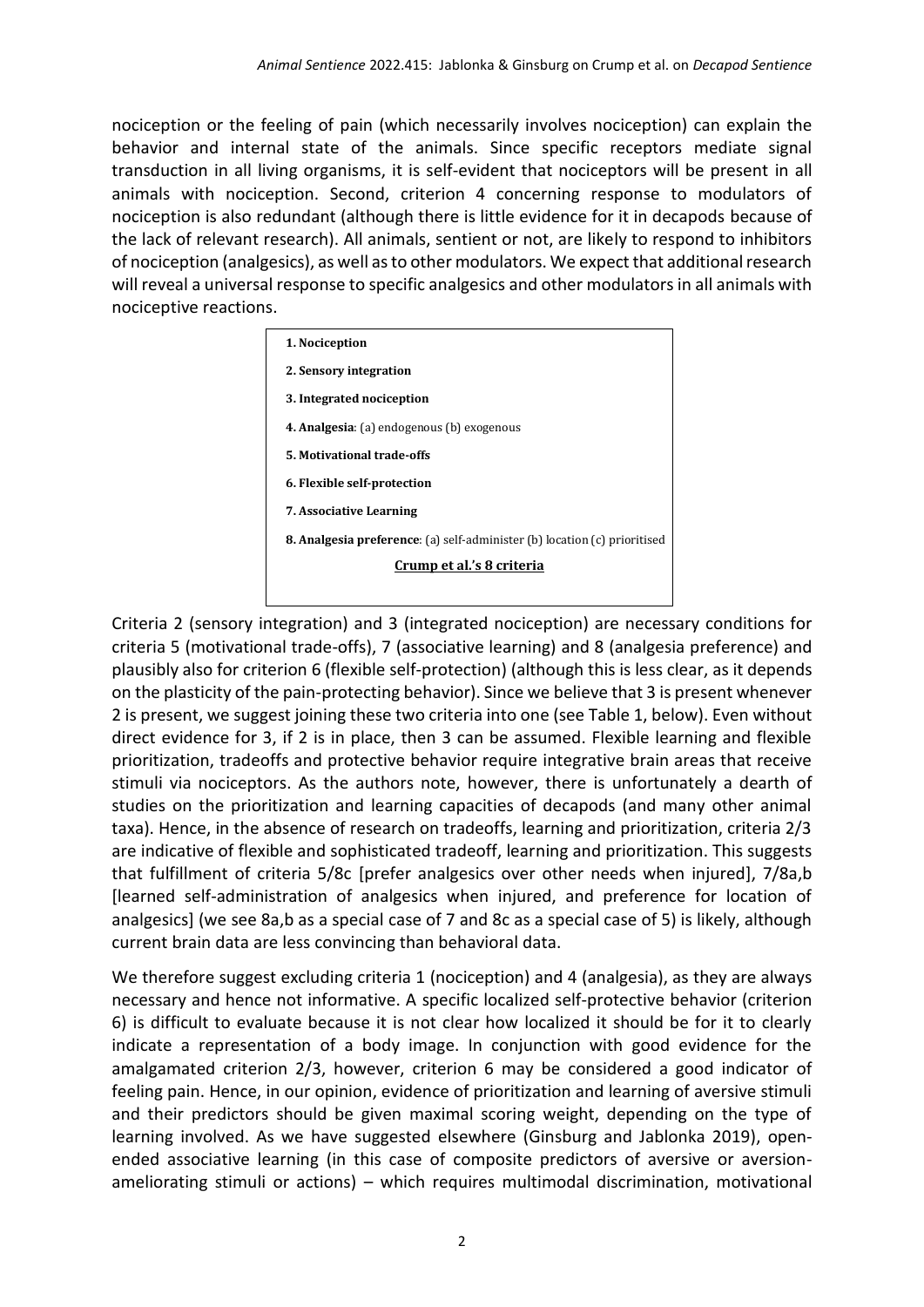tradeoffs, instrumental goal-directed conditioning, trace conditioning and second order learning – is a very strong indicator of sentience, accompanied invariably by integrative brain areas that support it. Such learning has been shown to be possible (in humans) only when there is conscious awareness (as noted also in the target article). On-line updating and prioritizing requires the same functional cognitive-affective architecture (Ginsburg and Jablonka 2019 pp. 354, 365-366). Although studies of associative learning in decapods are still limited (few studies of discrimination learning and trace conditioning have yet been conducted), the existing evidence points to flexible associative learning capacity in the groups that have been studied.

Hence, we suggest in Table 1 a scoring scheme that uses 4 major criteria with the following scoring: criteria 5 and 7/8 should be given maximal weight (+++), and when there is high evidence for it (H) should be considered as a maximally probable marker of pain. Criterion 6, when highly reliable (H), is given medium-high weight (++), although in conjunction with criterion 2/3 it could be given high weight (+++) and can be seen as a good indicator of feeling pain. With medium reliability (M) the attribution of sentience is somewhat less certain. When learning or prioritizing evidence is lacking, criteria 2/3 should be given intermediate weight (+), so sentience is deemed plausible but not certain.

| <b>Criteria</b><br><b>Group</b> | <b>Supporting</b><br>integrating<br>brain areas<br>(2/3) | <b>Motivational</b><br>tradeoffs<br>(5/8c) | Localized self-<br>protective<br><b>behaviors</b><br>(6) | <b>Associative</b><br>Learning of pain<br>and analgesics<br>(7/8a,b) | <b>Feels pain?</b>   |
|---------------------------------|----------------------------------------------------------|--------------------------------------------|----------------------------------------------------------|----------------------------------------------------------------------|----------------------|
| True crabs                      | H+                                                       |                                            | $H++$                                                    | $H+++$                                                               | <b>Yes</b>           |
| <b>Anomuran Crabs</b>           | $H+$                                                     | $M++$                                      | $M++$                                                    |                                                                      | Yes                  |
| Astacid lobsters/<br>crayfish   | $H+$                                                     |                                            |                                                          | $M++$                                                                | Very probable        |
| <b>Spiny lobsters</b>           | $H+$                                                     |                                            |                                                          | $M++$                                                                | <b>Very Probable</b> |
| Caridean shrimps                | H+                                                       |                                            | $M++$                                                    |                                                                      | Probable             |
| Panaeid shrimps                 |                                                          |                                            |                                                          |                                                                      | ???                  |

**Table 1: Suggested scoring scheme for probability of sentience**

Our conclusions are based on the information reviewed in Crump et al. and on their evaluation of the behavioral data. Although we use only some of their criteria, our conclusions are very similar. According to the four criteria we chose, and our suggested scoring, the evidence for sentience is strong for true crabs and anomuran crabs, substantial for astacids and spiny lobsters, and probable but less substantial for caridean shrimps. As Crump et al. point out, Panaeid shrimps have hardly been studied, so we know little about their nervous system and behavior. The correspondence between our conclusions and the conclusions reached by Crump et al. on the basis of their additive 8 criteria is encouraging and supports the welfare conclusions they reached. Furthermore, the approach can be generalized to support the attribution of other aspects of sentience to these and other taxa.